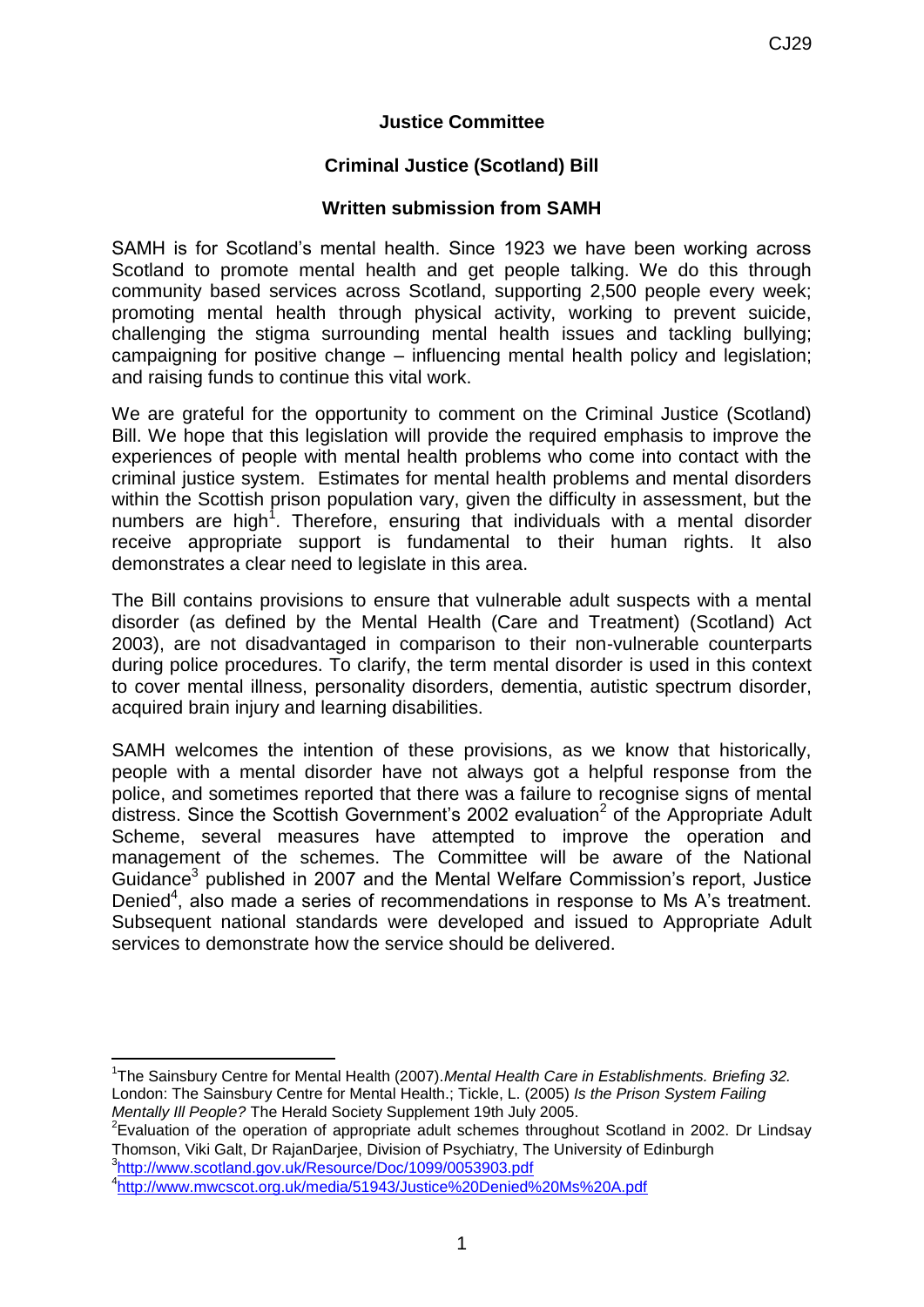# **Access to Appropriate Adults**

SAMH understands that access to an appropriate adult is a reasonable adjustment specifically to ensure understanding, as much as possible, between a suspect, victim or witness with a mental disorder as defined by the Mental Health (Care and Treatment) (Scotland) Act 2003, who experiences communicative difficulties as a result, and the police. (Appropriate adults are not a stated special measure for court, although SAMH would contend that extending their use could improve communication and understanding in such settings for some people with a mental disorder). Therefore this measure will not be suitable for all people with a mental health problem, nor will it address all the possible needs associated with mental health problems. We would also be concerned that others who might require the service might be overlooked, especially people with autistic spectrum disorder who are high functioning but don't communicate or process information in the way desired by police processes. As access to an appropriate adult may be required if the individual has a learning disability, dementia or brain injury, as well as a mental health problem, this potentially represents a significant number of people.

Ahead of the formation of regulations, it would be helpful to determine the satisfaction amongst people who have been supported by an appropriate adult; whether there are currently sufficient numbers of Appropriate Adults within Scotland to meet demand for suspects, victims and witnesses; and whether follow up with individuals who felt they were not provided with this support could be achieved.

## **Appropriate adults – workforce and training**

The Bill will give Scottish Ministers regulation-making powers to detail who may provide Appropriate Adult Services and the training necessary to become an Appropriate Adult. We note that the requirements placed on states by Article 13 (Access to Justice) of the UN Convention on the Rights of Persons with Disabilities; while the proposed statutory provisions regarding appropriate adult support for vulnerable adults will make progress towards ensuring effective access to justice for persons with disabilities; however, the legislation does not satisfactorily address the requirements on other agencies to be able to identify people with mental health problems, which is necessary to then ensure that the vulnerable person is provided with appropriate support, either as part of the Appropriate Adult scheme, or in terms of medical support. As the Convention states:

'And in order to help to ensure effective access to justice for persons with disabilities, States Parties shall promote appropriate training for those working in the field of administration of justice, including police and prison staff.'

SAMH hopes that an increase in the numbers of trained Appropriate Adults will also be able to support vulnerable victims and witnesses to communicate with the police, when required. We note that Appropriate Adults are mostly drawn from social work backgrounds, and therefore we highlight the need to ensure that there is adequate workforce capacity within that field to continue to provide this role. In the forthcoming regulations, **SAMH recommends that training of Appropriate Adults and service delivery of the Appropriate Adult scheme must be uniform across Scotland; and that it should sit as a funded, staffed, stand-alone service, rather than rely**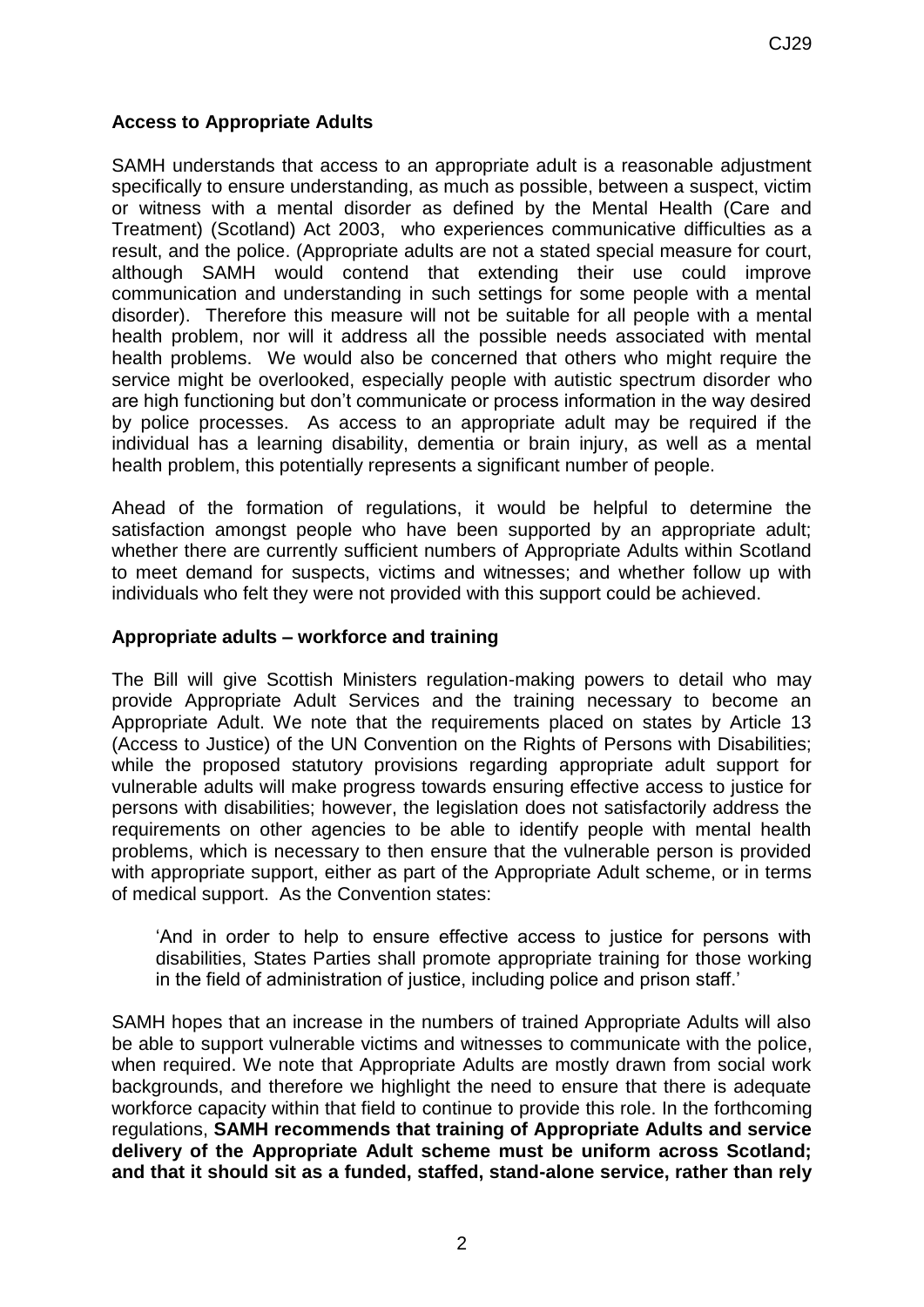**upon extraction from social work departments**. We are aware that in areas which have historically relied on social worker extraction, this is the biggest barrier to people getting help, as already stretched departments can rarely afford for a social worker to absent themselves for a significant period of time. The previous approaches of Tayside and Fife should be looked at as good practice, and their approaches should be costed, funded and rolled out nationwide. We look forward to further consultation on the regulations in due course.

According to the Policy Memorandum to the Bill, 'where a person is assessed as vulnerable, the police will endeavour to secure the attendance of an Appropriate Adult as soon as reasonably practicable after detention and prior to questioning. As is current practice, the Scottish Government would expect the police, in deciding whether a person is vulnerable: to be guided by comments from carers or others who know the person, to seek medical advice if necessary, and to keep matters under review in case vulnerability becomes apparent at a later stage.' However, it should also be noted that as Appropriate Adults are to provide impartial communication support, they may not be the most suitable person if the Police suspect the individual is 'vulnerable'. The suspect, victim or witness might require medical attention if they are distressed or unwell.

SAMH's research with Capability Scotland<sup>5</sup>, which involved focus groups of people who had come into contact with the criminal justice system, also described the attitudinal and communication barriers as a major difficulty:

"People with mental health problems and other impairments find attitudinal barriers, and institutional failure to recognise signs of mental distress, PTSD, crisis, mania, psychosis, catatonia, depression or other mental health conditions highly problematic when interacting with the Police, the Courts, Solicitors and Prison staff."

And recommended:

1

"Communications by Justice Professionals with (people who have mental health problems) must be respectful, active and inclusive and should seek to include families, peer supporters, advocates, social workers and CPNs where possible. When working with supporters Justice Staff should talk to the supported individual rather than 'about them'. "

These concerns are reinforced by the 2013 HMICS' thematic inspection of the care and welfare of persons detained in police custody in Scotland<sup>6</sup>, where the following points were made:

"10.4 The inspection revealed widespread variation in how forces responded to situations where the mental health of an individual was a cause for concern. This is a challenging and difficult area, particularly when those health concerns are exacerbated by the immediate presence of alcohol and/or drugs.

<sup>&</sup>lt;sup>5</sup>[http://www.capability-scotland.org.uk/media/97020/samh\\_report\\_18.09.09\\_final.pdf](http://www.capability-scotland.org.uk/media/97020/samh_report_18.09.09_final.pdf)

<sup>6</sup> [http://www.hmics.org/sites/default/files/publications/Thematic%20-](http://www.hmics.org/sites/default/files/publications/Thematic%20-%20Inspection%20of%20the%20Care%20and%20Welfare%20of%20persons%20detained%20in%20police%20custody%20in%20Scotland.pdf)

[<sup>%20</sup>Inspection%20of%20the%20Care%20and%20Welfare%20of%20persons%20detained%20in%20](http://www.hmics.org/sites/default/files/publications/Thematic%20-%20Inspection%20of%20the%20Care%20and%20Welfare%20of%20persons%20detained%20in%20police%20custody%20in%20Scotland.pdf) [police%20custody%20in%20Scotland.pdf](http://www.hmics.org/sites/default/files/publications/Thematic%20-%20Inspection%20of%20the%20Care%20and%20Welfare%20of%20persons%20detained%20in%20police%20custody%20in%20Scotland.pdf)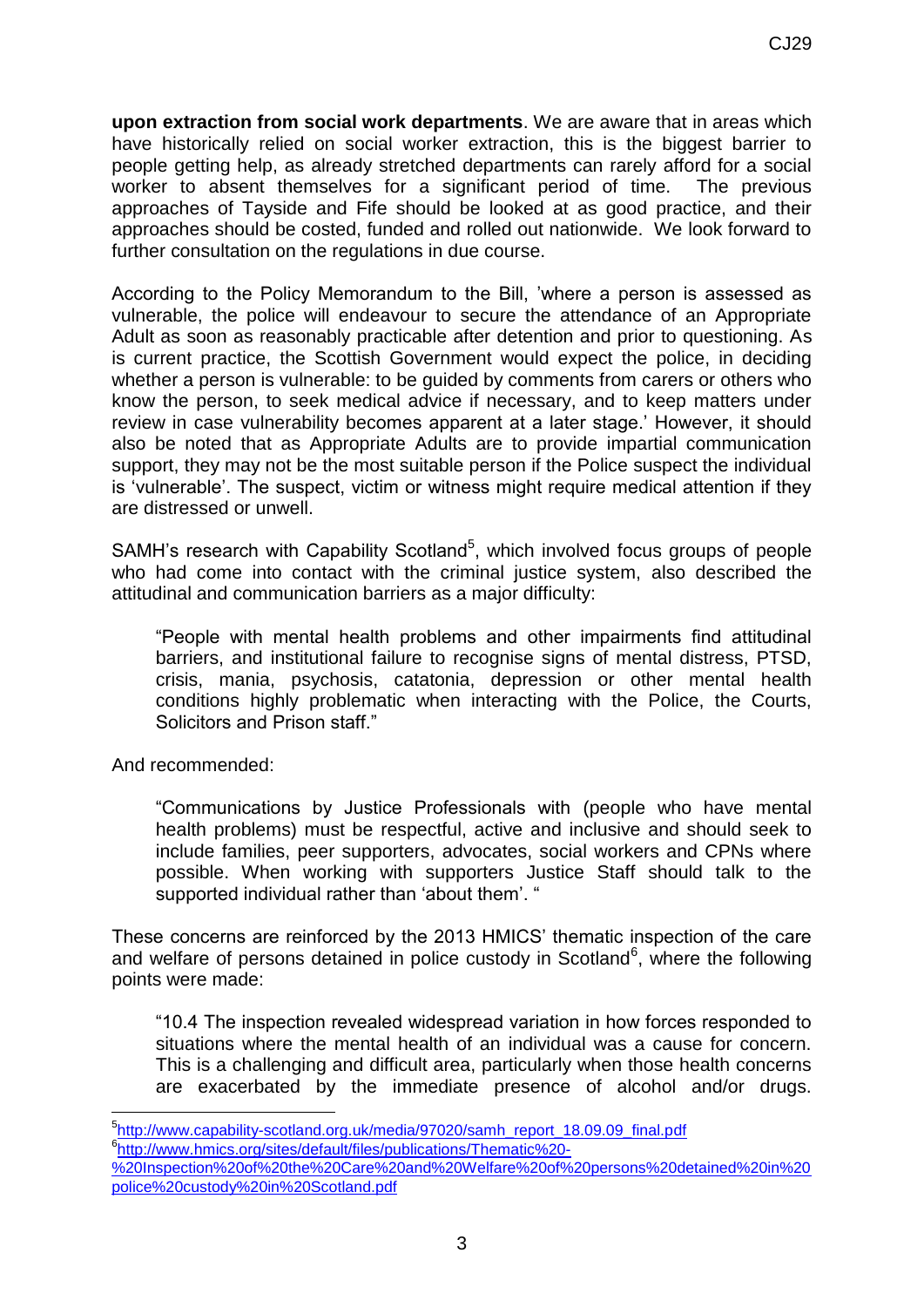Accordingly, forces find it difficult to provide definitive guidance which encapsulates the range of possible scenarios facing police officers and staff where there is a concern for the mental state of certain detainees.

10.5 Almost without exception, staff interviewed during the inspection expressed a desire to have clearer processes in place, including protocols with local mental health practitioners. Some of these factors are beyond the scope of resolution by the police service and accordingly the ACPOS Custody Manual of Guidance only offers advice on assessments under the Mental Health (Scotland) Act 2003.

10.6 HMICS is aware that there is currently an ongoing project sponsored by ACPOS, to engage with NHS Scotland, with a view to producing an appropriate healthcare model to support the care and welfare of any person brought into police custody and to reduce the associated costs that are currently borne by the police service. It is anticipated that this will extend to the identification and treatment of any persons coming into police custody with mental health issues. There is therefore an opportunity to introduce some uniformity of approach to ensure a standardised approach throughout Scotland."

The following recommendation was also made:

1

"Post-reform, the Police Service of Scotland should develop a standard national training course for staff working in the custody setting and that this should include a refresher training programme to support ongoing staff development."

Our research with Capability Scotland highlighted that staff within the justice sector need to be able to ask sensitive questions that might allow someone to disclose information about their mental health; the national standards for Appropriate Adults also encourages this approach. The Scottish Government evaluation of Appropriate Adults in 2002<sup>7</sup>showed that almost all Appropriate Adults had received training relating to their role, however training amongst other professional groups was low. SAMH is concerned about whether police officers in this position have the skills and have received the required training to meet the role which is being proposed for them; whether police support staff, who would be working in areas involving custody and detention, would have the skills, training and status to determine and question whether someone was potentially vulnerable, and what is the suitable response; and if a solicitor had the necessary training to determine whether the suspect was vulnerable and could therefore not waive their support.

SAMH recognises that evaluating the vulnerability and capacity of an individual is difficult, and can be compounded by the circumstances of being in police custody. Stress and anxiety levels are likely to be raised, and the use of alcohol, drugs and/or prescription medication could all have an impact on the individual's behaviour.

We are aware that newly qualified police officers currently receive a level of training in mental health at the Scottish Police College – indeed, SAMH delivers suicide prevention training in this setting. However, it might be beneficial for mental health

<sup>&</sup>lt;sup>7</sup> Evaluation of the operation of appropriate adult schemes throughout Scotland in 2002. Dr Lindsay Thomson, Viki Galt, Dr RajanDarjee, Division of Psychiatry, The University of Edinburgh